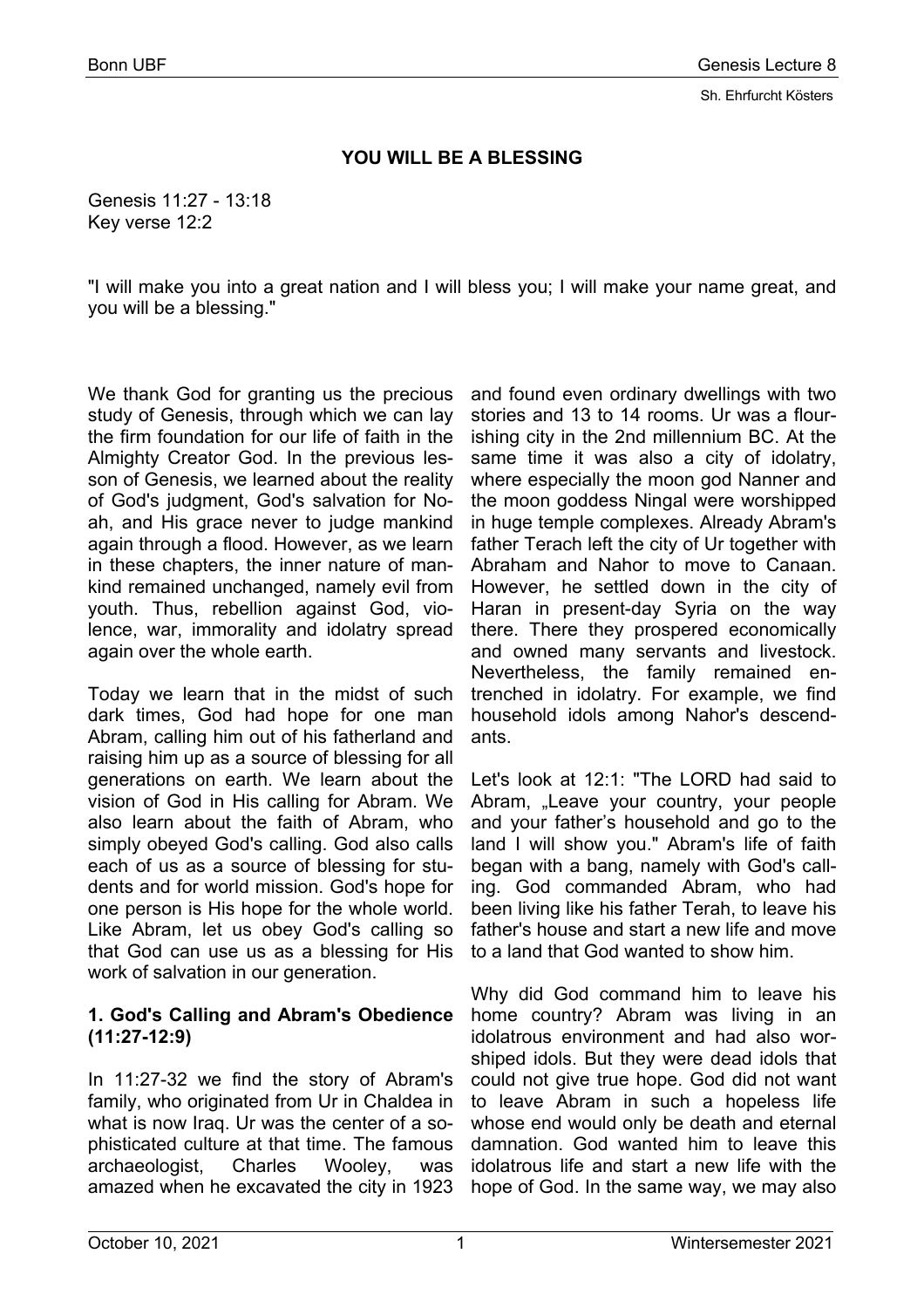leave our old life and idols and begin a new life with God. It is not too late to do so. A spiritual leader once said, "Life begins at 70!" Abram was even 75. But the sooner we move out of the idolatrous life, the more blessed we are. We are very blessed to move out of the old idolatrous life and live a life with the promise of God in our college years or even in our youth and childhood.

God told Abram to move to a new land because He wanted to teach him faith. Without even knowing where God wanted to lead him, he moved. Abram learned to trust absolutely in the Word of God and the guidance of God. Through this faith training, Abram learned that God was his personal God: "God is the God of Abram." Through the obedience of faith, Abram was able to develop a personal and deep relationship of love and trust with God.

God gave Abram not only a command, but also a promise. Let's look at verses 2 and 3: "I will make you into a great nation and I will bless you; I will make your name great, and you will be a blessing. I will bless those who bless you, and whoever curses you I will curse; and all peoples on earth will be blessed through you." We can divide the content of this promise into two parts.

First, God wanted to make Abram great. God promised Abram that He would make him a great nation, bless him, and make him a great name. He, who still did not have a child despite his advanced age of 75 years and therefore lived a sad, fatalistic and depressed life, was to become a great nation. This included that he would have many descendants. He, who until now felt abandoned and cursed by God, was to be blessed abundantly by God. For this purpose, God was going to make him a great name. In fact, God fulfilled His promise to Abram. Even today, so many people from different peoples all over the world testify with joy that they are Abraham's children.

Second, God intended to make Abram a source of blessing. God's intention was not only to bless Abram, but through him to let

God's blessing flow on to all the generations on earth. God wanted to make him an example of faith to countless people that still speak to us today. Above all, God wanted to send from his tribe the Messiah Jesus Christ, through whom the spiritual blessing of forgiveness and salvation would be spread to all nations. We thank God who has called us to be a source of spiritual blessing to the disoriented and spiritually ignorant young people in our country and beyond to all peoples on earth.

When we consider God's calling and promise to Abram, we realize that it is indeed God's unilateral grace to Abram. God promised Abram, "I will." This "I will" means that God Himself will fulfill His promise and make Abram a source of blessing. Some people despair about themselves a lot and think that they cannot be a source of blessing. Some also try with their own strength, but they despair when they find their own limit and weakness. But obedience of faith to God's calling and promise makes us a source of blessing.

God's calling to Abram also teaches us the ways in which God works. For God, numbers are not important. For God, one person is crucial. God calls a single person to use him as His instrument and make him a blessing to the whole world. Therefore, we may consider one person very precious and serve him with God's hope and vision until the end.

Let's take a look at how Abram responded to God's calling. Let's read verse 4 together, "So Abram left, as the LORD hat told him; and Lot went with him. Abram was seventyfive years old when he set out from Haran." This verse shows us the simple faith of Abram. Abram obeyed God's calling and moved away from Haran, entrusting himself 100% to God's guidance. At this point, Abram did not even know where God was leading him, but he obeyed God absolutely. Abram's faith was not based on his calculation or reasoning, but on the Word of God alone. Outwardly, this decision made his life very uncertain, but in fact, it built his life on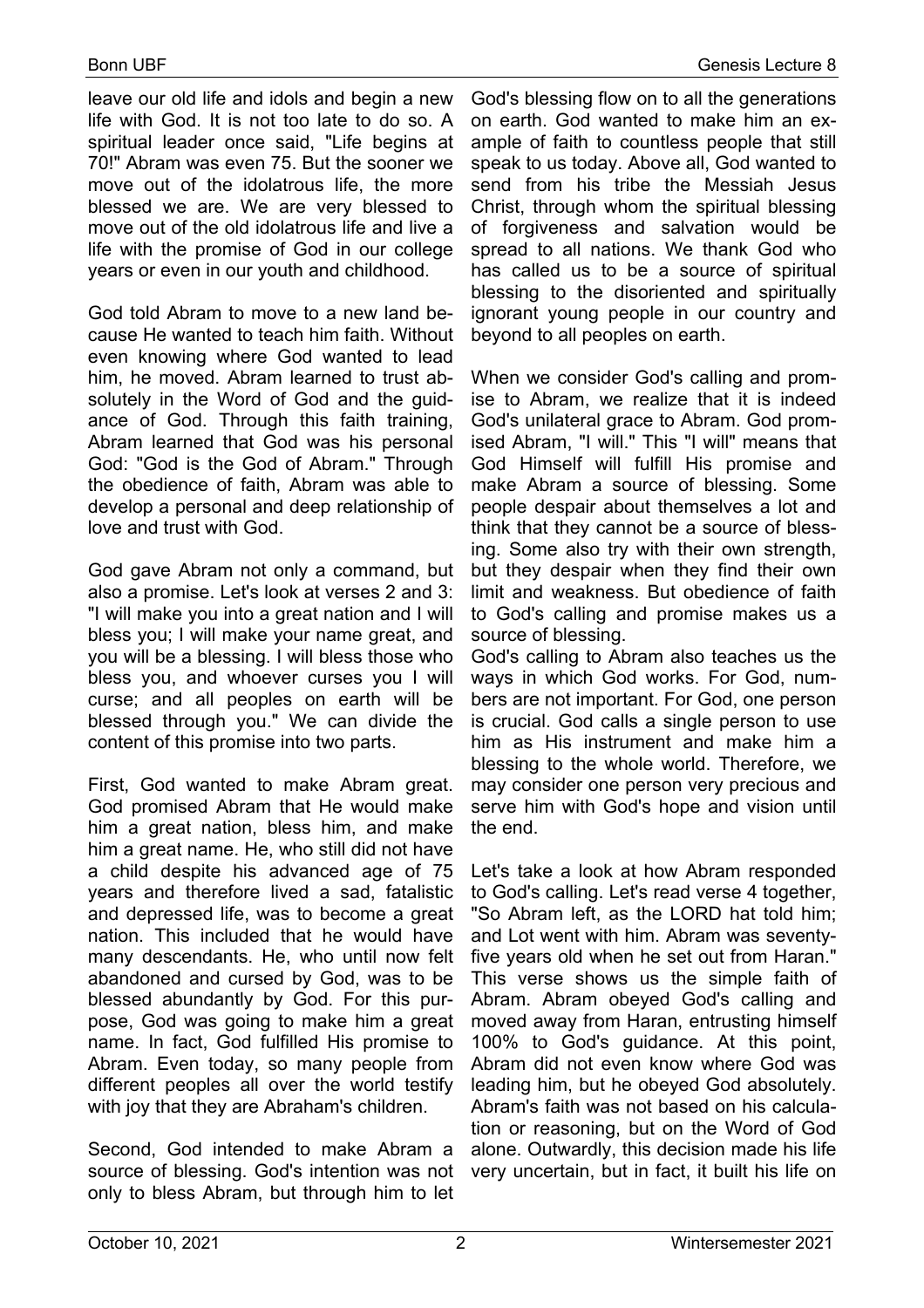rock because the Word of God alone is true and eternal.

In verses 6 to 9, we learn that Abram arrived in the land of Canaan, but could not take possession of the land at all because the Canaanites were already living in it. He became a foreigner, dependent on the goodwill of the inhabitants. But God gave him a new promise. Verse 7 says, "To your offspring I will give this land." God did not give Abram a land, only His promise. But Abram accepted God's promise in faith. He built an altar of thanksgiving to the Lord who had appeared to him. Again and again Abram gave thanks to God, even though he had nothing in his hands yet. He could do this because he had historical consciousness. He was not living for himself, but thinking of his countless descendants who would possess the land in the future.

Here we learn how to obtain God's blessing. Many want to be blessed by God. But they are not willing to obey God's calling, like the rich young man who wanted eternal life but was not willing to obey Jesus' calling (Mark 10:20). In Matthew 6:33, Jesus tells his disciples, "But seek first his kingdom and his righteousness, and all these things will be given to you as well." Those who, trusting in the promise of God, seek first the kingdom of God, to them all these things will come. Mark 1:17, 18 say, "Come, follow me, " Jesus said, "and I will make you fishers of men." At once they left their nets and followed him." We can be fishers of men, leading many people to Jesus and being a blessing to them by following Jesus, like the first disciples who left their nets to follow Jesus.

I used to worship my ego. Outwardly, I was a good and shy boy. But in my heart I sought to get much recognition from people through success and to satisfy my desires through a fun-seeking lifestyle. That is why there were numerous idols in my life, such as pretty girls, pleasure in sports, especially soccer and tennis, or in discos. But all these transitory idols did not make me happy, but miserable and hopeless. My parents wor-

ried about me the most among 6 children and thought I was hopeless. But our God is God of grace and hope. I thank God with all my heart that He also sought me out in His will and wonderful grace and called me into a new life for Him and for His work of salvation through Luke 5:10b: "Don't be afraid; from now on you will catch men." Living with the calling of God was uncharted territory for me. But through faith in God's promise of Luke 5:10b, God helped me to completely leave the idolatry of my ego and live with the new identity as a blessing ever since. When I obeyed by faith His promises of Luke 5:10b, Genesis 12:2 and John 21:15, Jesus helped me to move out of my old, sinful, idolatrous life and begin a new life for God, with God's mission as a shepherd and Bible teacher for the youth and students of this generation.

God blessed the decision of faith by a freshman who left his old life and moved into the community of life with God's people with Genesis 12:2. He moved out of his old sinful and man-centered life by faith. God used him as a blessing to many students on campus, to his brother and sister, to the Disciple Making Ministry, and to world missions.

M. Peter left his father's house to start a house church for Germany and Europe mission with M. Sarah. Later, he left his future security by deciding not to work in the pharmacy field, where he earned his doctorate, but to serve the Disciples' Educational Ministry full time among the students. God blessed his obedience of faith and made him a source of blessing for Germany, Europe and world mission.

God also blesses the faith decision of our new generation, especially of 5 baptized who made a faith decision to give their lives to Jesus last year with 1 Peter 4:13. God make them a blessing to this church, to their fellow students and further to the world mission.

May God also bless Olaf to move out of Koblenz and to live the life of faith in the land of promise at Rhine-Sieg University of Ap-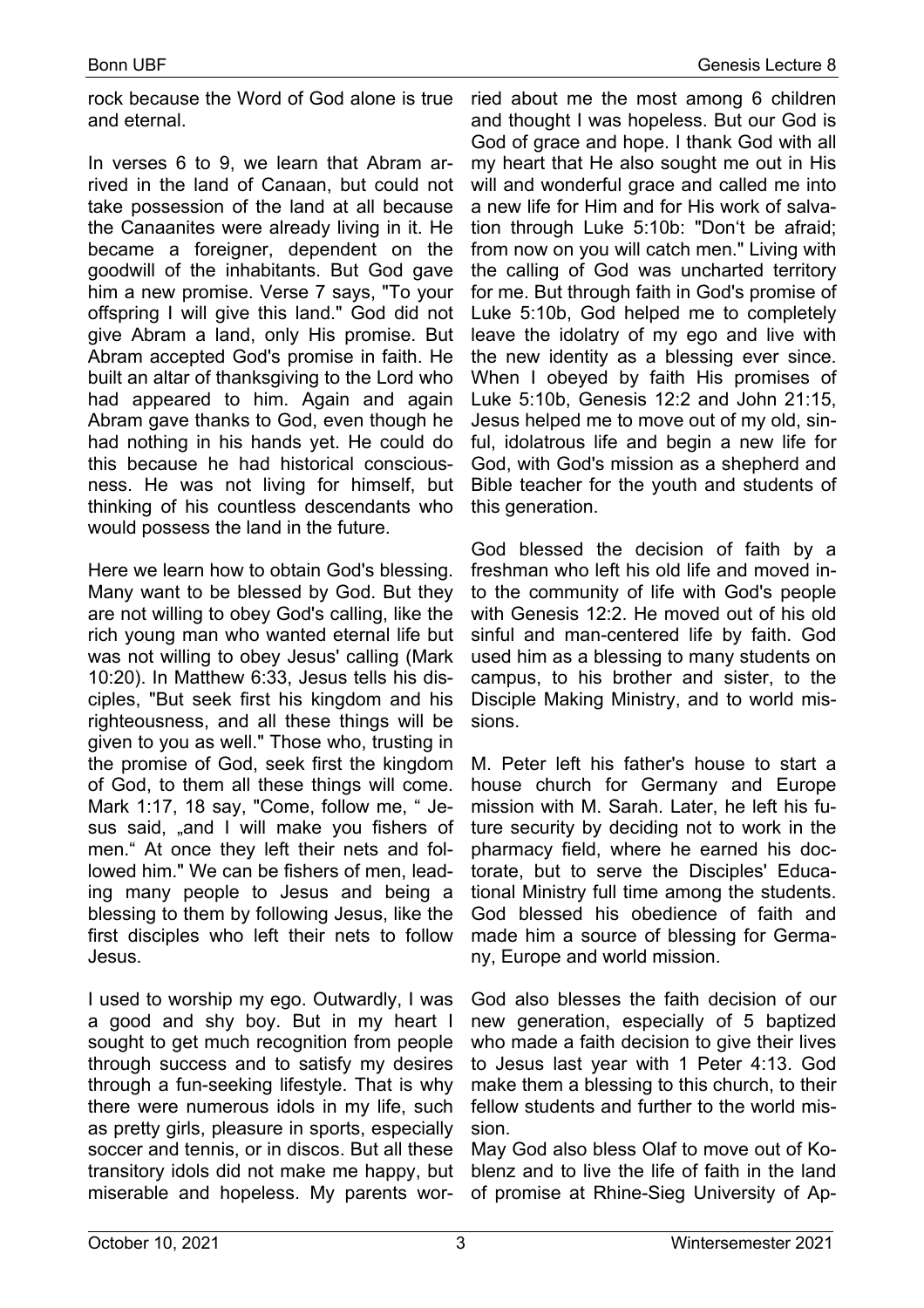plied Sciences and to be used as a blessing for all generations on earth.

## **2. God protects Abram's family (12:10- 20)**

In 12:10 we learn that a famine came to the land of Canaan. Abram decided to move to Egypt. But this decision came out of unbelief. When Abram acted out of unbelief, his problem only grew. When he worried humanly that he might be killed because of his beautiful wife, he persuaded Sarai to pretend to be his sister. Now he received many gifts from Pharaoh, but had lost his wife Sarai, the mother of many nations. In this hopeless situation, God did not leave him alone. God troubled Pharaoh so that he gave Abram back his wife Sarai and let him go with all his possessions. Abram forgot God, but God did not forget Abram and eventually led everything to bless Abram.

Here we learn the shepherding life of God for Abram with His forgiving love and hope. Abram could not hold on to his faith in the time of famine by trying to overcome the economic crisis with his human calculation. However, God did not condemn him, but helped him to hold on to God's promise and return to the Promised Land. Abram learned a lesson not to trust in circumstances or his own strength, but to believe in the promise absolutely and obey God's direction.

## 3. God renews His promise (13:1-18)

Abram came back to the land of Canaan and moved to Bethel, where he had worshipped the Lord earlier. But the newfound wealth in Egypt created a new problem: Abram and Lot now had so many flocks that they could no longer live together because otherwise there would be constant quarreling. This time Abram did not act with human calculation. He did not try to be right, but he let Lot choose where he wanted to move. Lot chose the beautiful region along the Jordan River, which was rich in water and fertile. He no longer wanted to wander with Abram in the barren mountain country, but to live in a beautiful area where one could become rich and enjoy an interesting city

life. Lot's choice was understandable, but spiritually foolish. For the people of Sodom sinned greatly again the Lord. But Lot thought that he would already be able to live near Sodom and keep his faith there. So he separated from Abram and pitched his tents near Sodom. Later, he also lived in the city. Lot's life was later saved only because of Abram's intercession at the fall of Sodom, and still ended ignominiously and miserably.

At that time, Abram looked like a loser. He continued to live in his tents on the mountains and his only hopeful Lot had separated from him. But God came to Abram again and confirmed Abram's choice by reaffirming His promise to Abram. Let's look at verses 14 and 15: "The LORD said to Abram after Lot had parted from him, "Lift up your eyes from where you are and look north and south, east and west. All the land that you see I will give to you and your offspring forever." How great was the promise of God, who would give him all the land if he would but look upon it. We may also look up from our unbelieving thoughts and lift up our eyes to see all the promised land that God wants to give us. Abram's situation had not yet changed. But he accepted God's promise. He moved on to Mamre and built an altar of thanksgiving to the Lord there. Through Abram, we learn what it means to live a life of faith. In particular, we learn his thankful life of faith based on God's promise.

Sh. Jochen and M. Priska faithfully build their altar of prayer and thanksgiving at Rhine Sieg College. M. Debora and Sh. Warmherz also faithfully build their prayer and thanksgiving altar at the Juridicum. This year, despite the challenge and the Corona pandemic, we were able to build God the altar of thanksgiving at the 41st anniversary service. We prayed with the hope and vision of God for spiritual revival by renewing our faith in the promise of God from Ezekiel 37:10 and already seeing that God has given us 1700 campuses in Europe and already three mission bases in M-world. We may also faithfully build an altar of prayer and thanksgiving at each faculty because